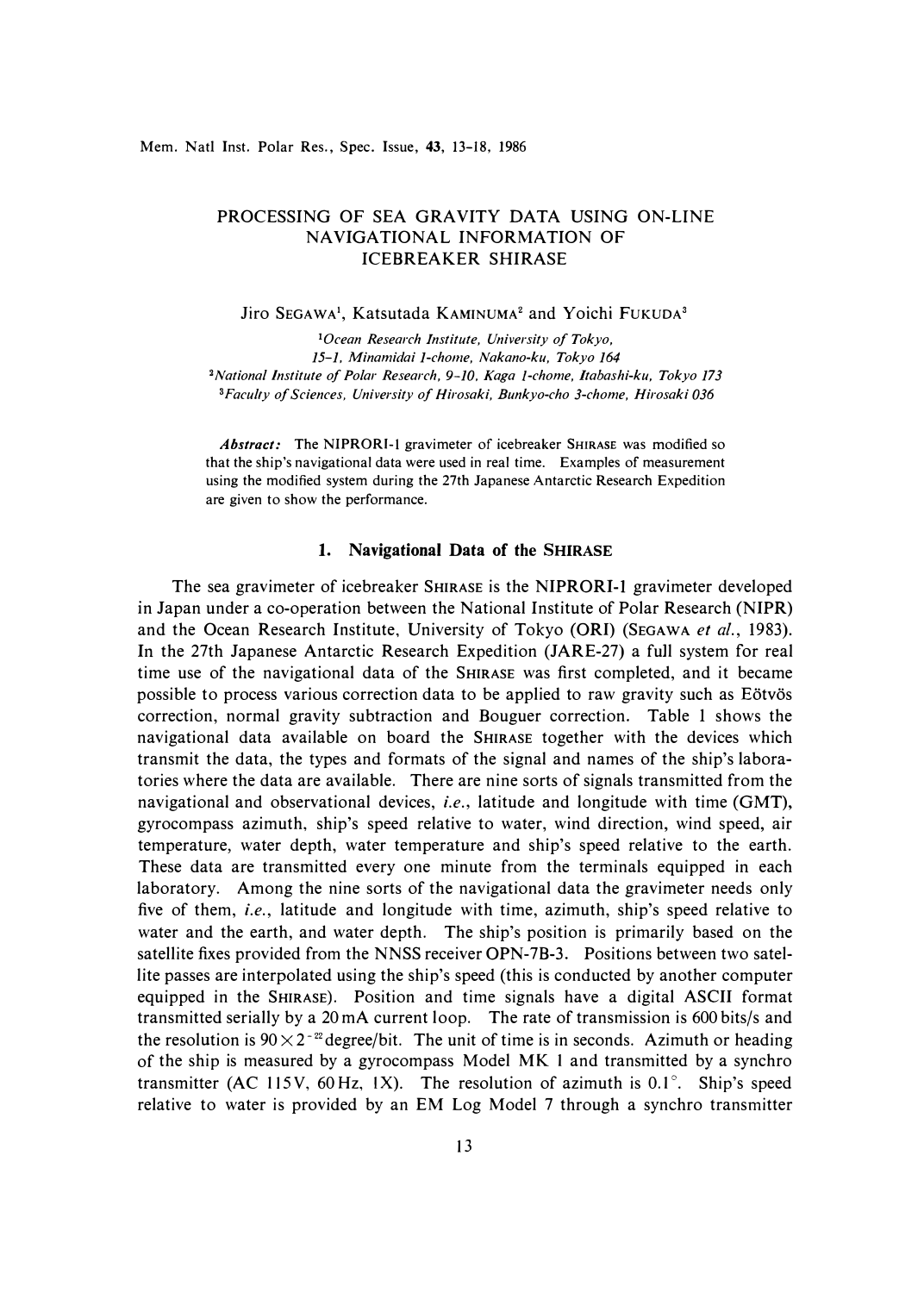| Element                             | Device                                       | Signal                                                                    | Format                                          | 2nd<br>Lab | Grav<br>Lab | 1st<br>Lab | 5th<br>Lab |
|-------------------------------------|----------------------------------------------|---------------------------------------------------------------------------|-------------------------------------------------|------------|-------------|------------|------------|
| Latitude<br>Longitude<br>Time (GMT) | <b>NNSS</b><br>receiver<br>$OPN-7B-3$        | Digital                                                                   | ASCII<br>serial 20 mA<br>current loop           | ( )        | ( )         | ()         |            |
| Azimuth                             | Gyrocompass<br>MKI                           | Synchro<br>transmission<br>(AC 115V.<br>$60\,\text{Hz}$ , $1\,\text{X}$ ) | Synchro<br>$360^\circ$ /Rev.                    |            |             |            |            |
| Ship's speed<br>wrt water           | EM Log<br>Model-7                            | same                                                                      | same<br>$-5{\sim}20$ kt/Rev.                    |            |             |            |            |
| Wind<br>direction                   | Vane<br>Model-1 ver. 2                       | same                                                                      | same<br>$360^\circ$ /Rev.                       |            |             |            |            |
| Wind speed                          | same                                         | same                                                                      | same<br>$60 \text{ m/s/Rev}$ .                  |            |             |            |            |
| Air temp.                           | Remote sensing<br>thermometer<br>ver. 1      | Digital<br>Open collect.<br>out                                           | Parallel<br>BCD 11 bit with<br>sign. pos. logic | ∩          |             |            |            |
| Water depth                         | Precision<br>deep sea echo<br>sounder ver. 1 | same                                                                      | Parallel<br>BCD 17 bit<br>pos. logic            | ◯          | ()          | ◯          |            |
| Water temp.                         | Auto, water<br>thermo<br>salinometer         | same                                                                      | Parallel<br>BCD 10 bit with<br>sign. pos. logic | ∩          |             |            |            |
| Ship's speed<br>wrt earth           | Ship's position<br>tracer MK13               | same                                                                      | Parallel<br>BCD 9 bit with<br>sign. nega. logic | ◯          |             |            |            |

*Table I. Navigational data available in real time on board the SHIRASE. Laboratories*  where the data are available are indicated by open circles.

with a resolution of 0.1 kt. Water depth is measured by a precision deep sea echo sounder and transmitted by 17-bit parallel BCD signals which cover a depth range up to 19999 m. Ship's speed relative to the earth is provided using IO-bit parallel BCD with a resolution of 0.1 kt through a rather complicated procedure: When water depth is very small a doppler log is used to measure the true speed. As the doppler log does not work in deep water the speed relative to the earth is calculated by the ship's computer on the basis of the position changes. In any case a true speed of a ship is difficult to obtain, and actually it is inevitable to improve the data by recalculation.

# **2. Modification of Gravimeter System**

A special interfacing device was prepared to introduce the navigational data to the mini computer of the gravimeter. The mini computer system and its software were also modified to match the new system. Figure 1 shows the block diagram of the interfacing device. The data of water depth consisting of a 17-bit BCD and the ship's speed relative to the earth consisting of 9 bits are introduced to a digital input/output module of the mini computer through buffer amplifiers. The signals from synchro transmitters of gyrocompass and EM Log are digitized by synchro digital converters and converted further to BCD code. Then these signals are fed to the digital input/out-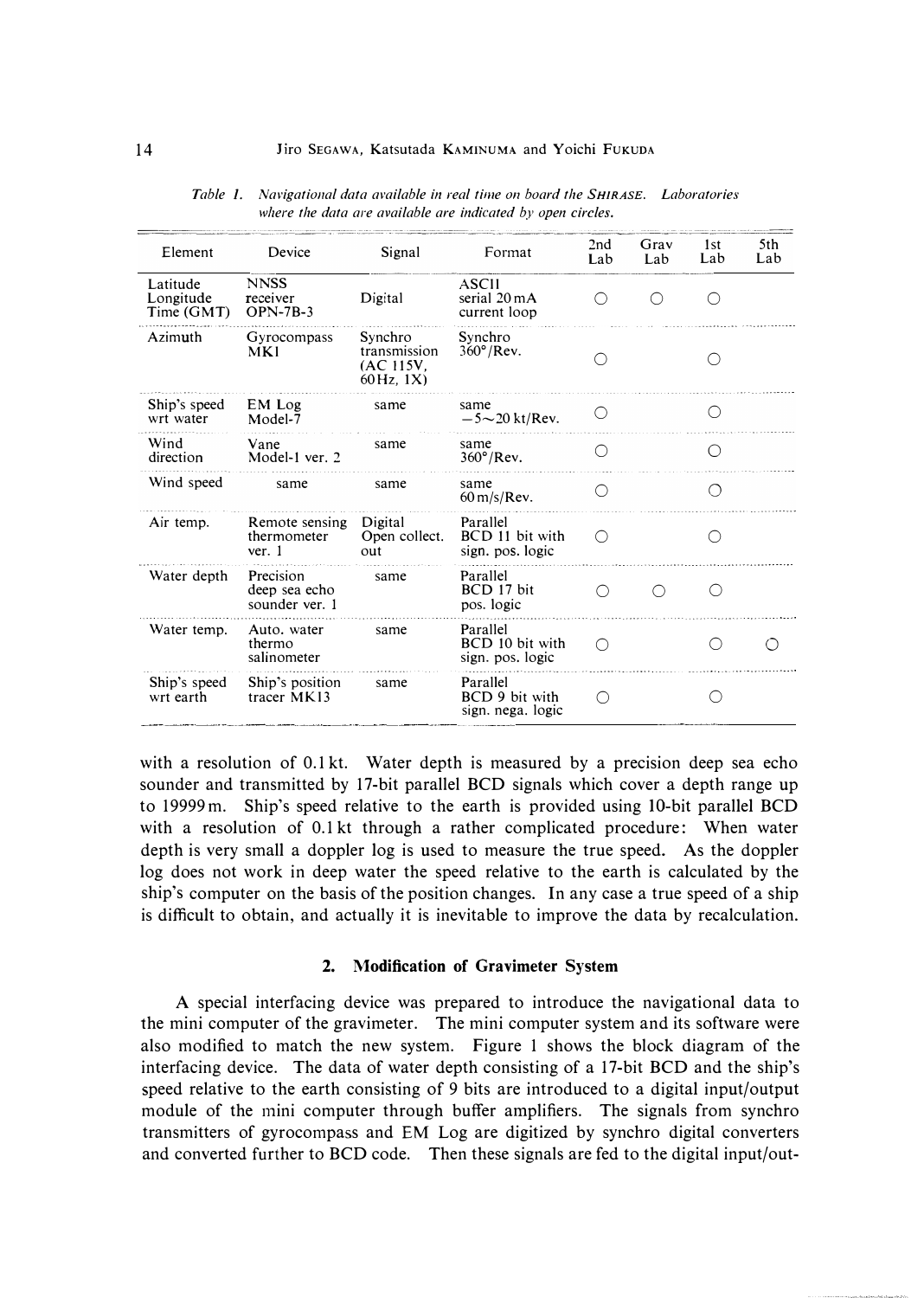

Fig. 1. Block diagram of the interfacing device that receives the navigational signals and converts them to a form acceptable for the CPU unit.



Fig. 2. Interconnections between the units of the computer system.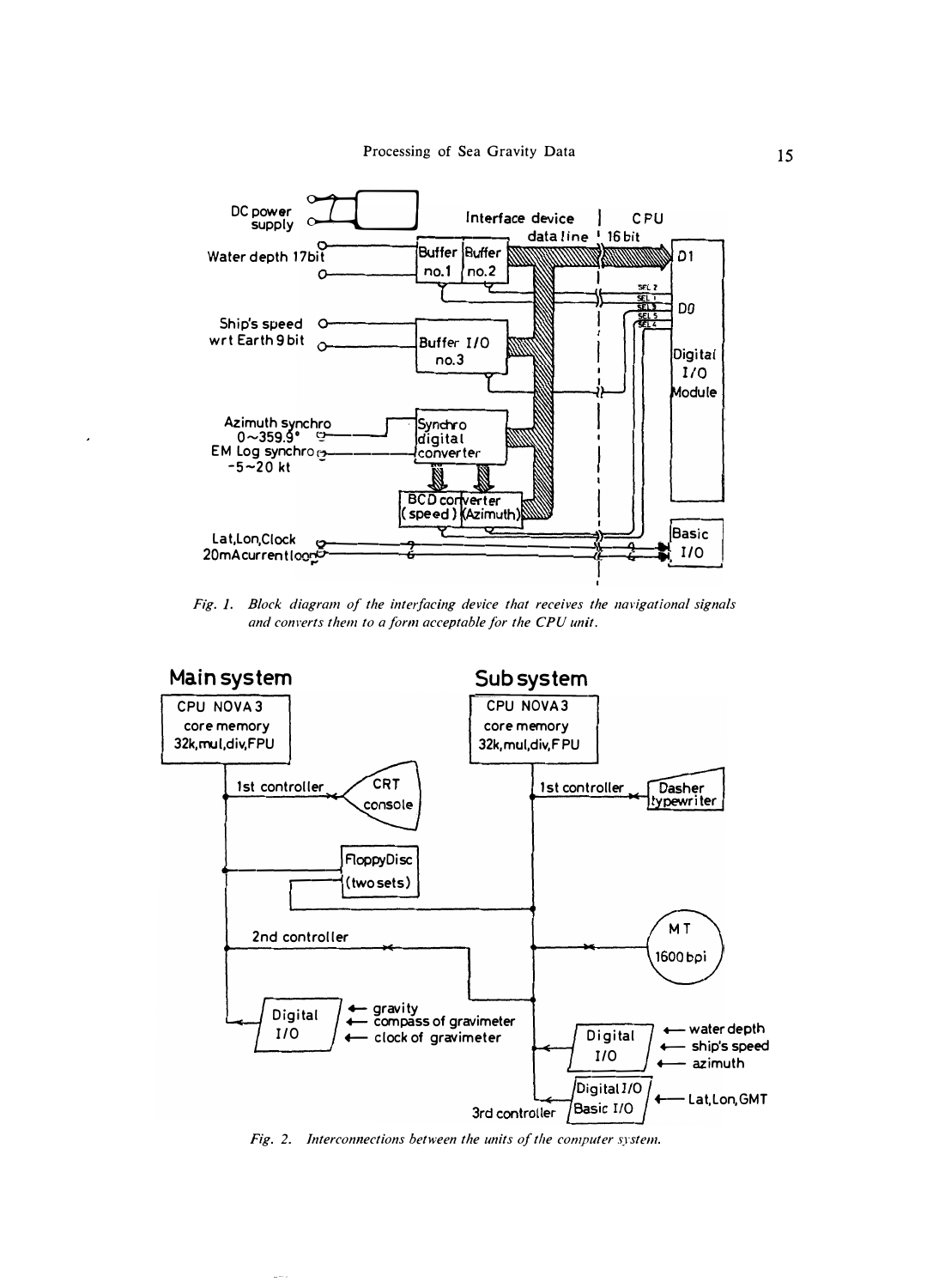put module of the mini computer. Position and time signals are directly fed to the basic input/output board of the computer.

Interconnection or data flow in the mini computer system was changed as seen in Fig. 2. The computer system of the **NIPRORI-1** gravimeter had back-up devices with two sets of identical **NOVA-3 CPU** unit and two sets of floppy disc unit. In the new system these units were connected and used together so that they shared the function. The main CPU unit has a primary mission to process the signals from the gravimeter unit, *i.e.,* gravity acceleration, indication of gyrocompass of the gravimeter itself and clock signal. The subsidiary CPU unit has a mission of processing the navigational data. A CRT console unit is connected to the main CPU. A dasher typewriter and a magnetic tape unit are connected to the subsidiary CPU. Two sets of the floppy disc unit are connected to both CPU's, and the main and subsidiary CPU are connected together by the 2nd controller terminals.

# **3. Real Time Processing of Gravity**

In the old gravimeter system the read-out of instantaneous gravity acceleration and digital low-pass filtering was conducted in real time. The gravity value obtained by this processing is a raw gravity which is affected by Eötvös effect. In order to correct for the Eötvös effect continuous data of ship's position or speed is necessary. As the navigational data of SHIRASE is provided every one minute this is almost sufficient. In a vehicle moving with a speed as low as a surface ship the Eötvös effect *E* which is the vertical component of Coriolis force is represented by

$$
E = 2\omega v \cdot \cos \varphi, \tag{1}
$$

where  $\omega$  is the angular velocity of the earth rotation,  $v$  the west-to-east component of ship's speed relative to the earth, and  $\varphi$  the geographical latitude. Then the true gravity *g* on the spot is expressed by

$$
g = G + E,\tag{2}
$$

where  $G$  is the raw gravity. If gravity anomaly is to be calculated the normal gravity has to be obtained from the following internationally approved formula:

 $\gamma = 978.03185(1 + 0.005278895 \sin^2\varphi + 0.000023462 \sin^4\varphi)$ . (unit in gal) (3)

The free air gravity anomaly  $\Delta g'$  is obtained by

$$
\Delta g' = g - \gamma. \tag{4}
$$

In order to get Bouguer gravity anomaly Bouguer correction value is necessary. Simple Bouguer correction  $B$  is obtained from

$$
B=2\pi k^2(\rho_c-\rho_w)D,\qquad \qquad (5)
$$

where  $k^2$  is the universal constant of gravity,  $\rho_c$  the density of the earth crust,  $\rho_w$  the density of sea water, and  $D$  the water depth just beneath the gravity measuring point.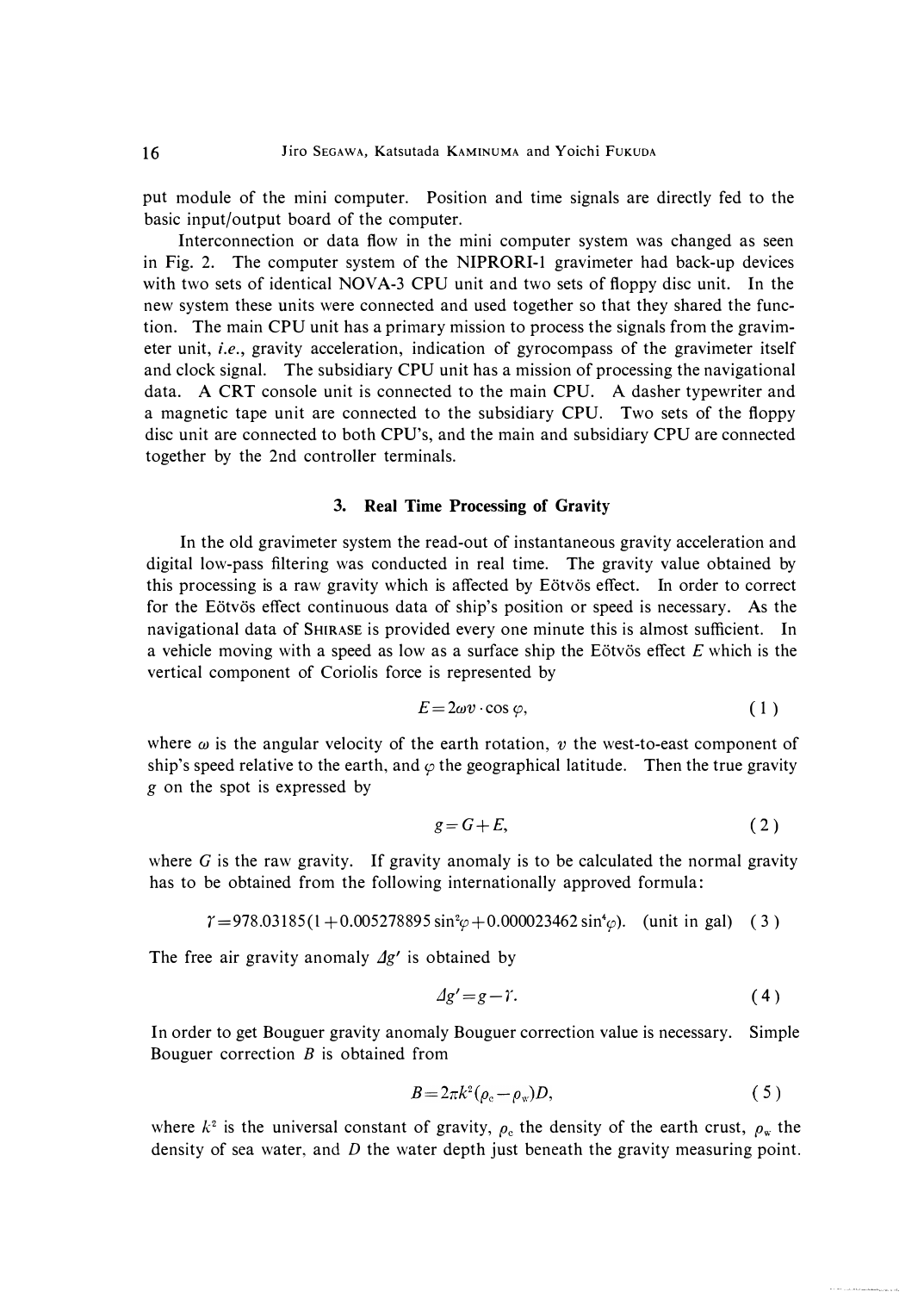In the present calculation the simple Bouguer correction is used to obtain the simple Bouguer anomaly  $\Delta g''$  which is expressed as

$$
\Delta g'' = \Delta g' + B. \tag{6}
$$

17

Bouguer gravity anomaly, if it is to be used to estimate the structure of the earth interior, needs to be corrected for the topographic effect. The topographic or bathymetric correction will be considered for the future system.

#### Conclusion  $\boldsymbol{4}$ .

The NIPRORI-1 sea gravimeter used on board icebreaker SHIRASE was improved so that the position of the measurement, water depth, and gravity anomaly were obtained in real time. Figure 3 shows examples of free air gravity anomaly profiles which



Fig. 3. Profiles of free air gravity anomaly across the Philippine trench (upper) and the Java trench (lower). The abscissa shows the time of measurement in hours. The ordinate shows gravity anomaly in mgal.